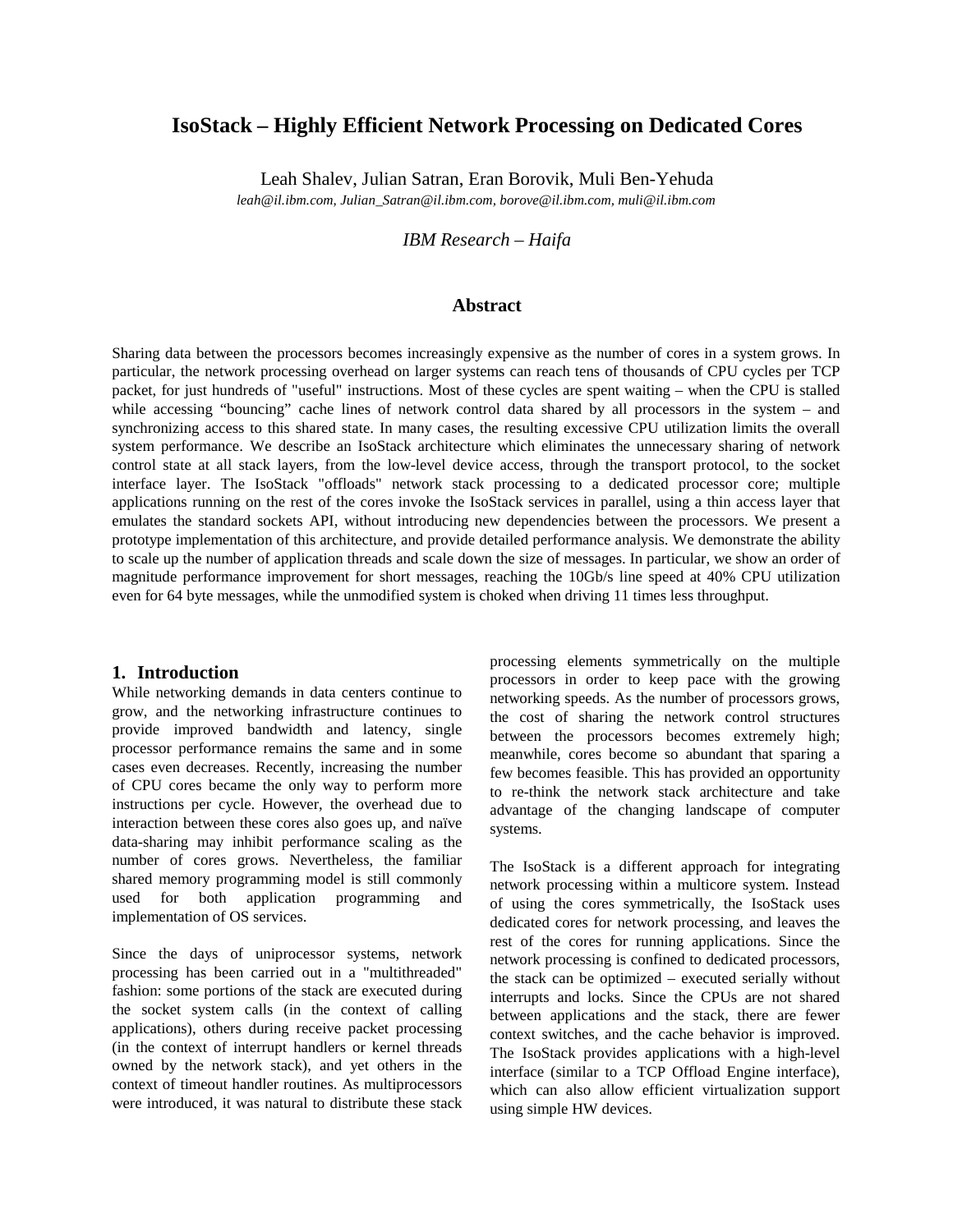

**Figure 1. Native stack vs. IsoStack** 

The contributions of this paper are:

- The architecture of an isolated network stack that allows independent, contention-free, execution of TCP/IP control operations on a dedicated core, and application data processing on the other cores;
- The prototype implementation of such a stack in AIX 6.1 on Power6, providing a standard synchronous socket API built upon an asynchronous internal interconnect;
- Implementation of an optimized message queue mechanism for internal communication between a large number of applications (producers) and a consumer running on a dedicated core;
- The performance evaluation for a 10 Gb/s link, demonstrating a significant increase of bandwidth and/or decrease of total CPU utilization compared to the native stack, in some cases yielding an order-of-magnitude improvement.

The rest of the paper is organized as follows: Section 2 discusses the related work. Section 3 describes the system architecture, and Section 4 depicts the prototype implementation. We present the experimental results in Section 5, and conclude the paper in Section 6.

## **2. Background and Related Work**

For decades, TCP performance optimizations were introduced gradually to address the performance hot spots of contemporary systems ([1, 2, 5]). The most widely adopted optimizations include checksum calculation offload, interrupt mitigation to decrease the number of interrupt requests from networking devices,

and techniques that decrease the number of packets to be processed for bulk data transfer. Some of these techniques for decreasing the number of packets include jumbo frames ([5]), Large Send Offload (LSO [31]), also called TCP segmentation offload (TSO), and, recently, Large Receive Offload (LRO [21, 25]). Nevertheless, the resulting improvements merely succeeded to compensate for the rapidly growing networking demands, combined with relatively slow growth of CPU speed and even slower improvement of memory bandwidth and latency ([6, 16]).

With the advent of multiprocessor and (later) multicore systems, stack parallelization became necessary to keep pace with the growing network bandwidth. However, efficient parallelization remains challenging, as the parallel stack architectures implemented in the modern operating systems incur additional locking overhead, cache inefficiencies, and scheduling overhead ([23]).

Receive-Side Scaling ([18]) and similar techniques let a NIC classify the incoming packets to determine the affinity between these packets and CPU cores. On the basis of the packet classification result, received packets are dispatched to the appropriate receive queue, which is usually served by a particular processor. This technique allows more efficient low-level device sharing, as it relieves the bottleneck associated with sharing a single receive queue, and instead allows the stack to process received packets in truly parallel way when the packets are independent (i.e., belong to different sets of network flows). On special-purpose systems (such as embedded network appliances), running customized applications, this could potentially allow to confine all TCP processing for a particular connection to a single processor core. However, on general-purpose systems (running regular sockets applications), if the rest of the sharing issues are not addressed, RSS (as well as other receive-side optimizations such as NAPI) only allow to eliminate a small part of the multiprocessing overhead. This is because the receive processing, the transmit processing and the timer processing for the same TCP connection are still likely to be executed on different processors. In particular, application-triggered data transmission is executed in application thread context, while ACK handling and ACK-triggered data transmission are executed by the receive handler. The transmit thread either does not have any CPU affinity, or its affinity is configured by the application, while the affinity of the receive handler is configured by the operating system, transparently to the application. Also, an application thread can handle multiple connections, that can be mapped by RSS to different CPUs. Accordingly, such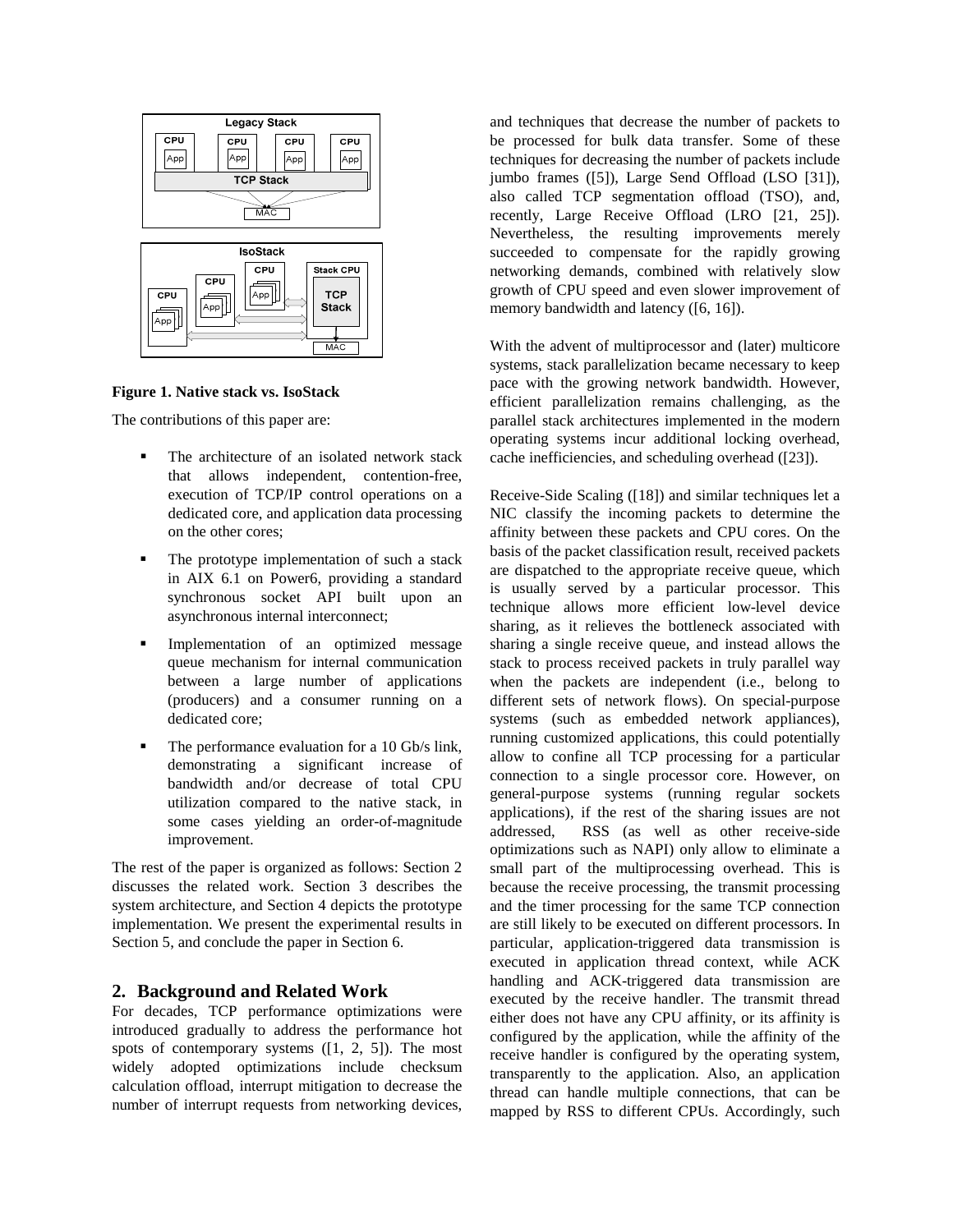un-coordinated execution still necessitates locking to protect access to the TCP connection and the associated socket state, and may cause cache line bouncing when accessing this state.

A radical solution to the fast-network, slow-host phenomenon is offered by RDMA approach ([10]). It offloads the protocol to an RDMA-enabled adapter, which allows zero-copy operation due to RDMA semantics, and eliminates per-packet overhead due to offloaded transport processing. Although this approach is suitable for high-performance computing applications running in a closed environment and using MPI or explicit RDMA semantics API, it is not feasible for data-center applications using sockets API, implementing standard protocols (such as HTTP) directly over TCP, and interacting with legacy clients. For this latter class of applications, pure TCP offload (without RDMA semantics) has been proposed.

TCP offload for socket applications has been pursued for a long time ([8, 11, 12, 13, 19]), and remains controversial. Its potential advantage is the improved performance due to a higher-level interface that decreases the amount of interaction between the software and the TCP Offload Engine (TOE) adapter, since the internal events are handled by the TOE adapter and do not disrupt application execution. However, in practice, the performance potential of TOE materializes only under various limitations. For example, it may be necessary to modify the existing applications in order to achieve improved performance. Also, due to high complexity and low volumes, TOE solutions tend to have high cost and longer development cycle comparing to the rest of the system components, which can make a TOE engine obsolete by the time it is released. In addition, TOE solutions lack the flexibility in protocol processing that is needed to support future protocol changes, and are prone to bugs that cannot be easily fixed. Even if the internal implementation is programmable, the changes can only be done by the adapter vendor, leaving the OS very little control over the protocol behavior. This impedes TOE support in some operating systems, and hinders TOE acceptance in general.

"TCP onload" using a dedicated CPU was proposed for multiprocessor systems as an alternative to TCP offload, without the disadvantages of hardware-based TCP offload ([14, 15, 17, 20]). The concept is based on an asymmetric multi-processing mode, where at least one of the CPUs on a multiprocessor system is dedicated to network stack processing, serving as an integrated TCP offload engine. This architecture allows

a significant reduction in overhead when compared to naïve parallelization approaches. The TCP Servers project ([7]) also demonstrates the value of a similar approach. However, the previous solutions for CPUbased TCP offload made simplifying assumptions on the interaction between the applications and the onloaded stack, and did not demonstrate performance improvement for inconveniently small message sizes or for high number of applications sharing the "onloaded" services. The IsoStack work is focused on improving these aspects of the onload concept.

Loosely coupled TCP acceleration ([22]) is a hybrid approach that combines the benefits of both offload and onload. Similar to the offload approach, the application CPU uses a lightweight interface to interact with an "offloaded" network stack. However, network stack processing is not fully offloaded to the network interface adapter. Instead, only the data processing is performed by a hardware acceleration engine on the adapter, while the protocol control operations are done by software on a dedicated main CPU. The software and hardware components are loosely coupled; the parallelization is done in a way that allows asynchronous and independent operation of both parts. In particular, the control information that has to be accessed by both entities is replicated rather than shared, using message queues to explicitly exchange state changes.

The same principle of dividing up responsibilities was also applied in the Scalable I/O project ([26]), which showed that efficient and scalable I/O virtualization becomes possible by complete separation of the I/O and compute functions. Moreover, the OS structure itself can be revisited to reduce unnecessary sharing, as in the Corey operating system for many cores ([27]); or to eliminate the sharing altogether, as in the Multikernel architecture ([28]). Asymmetrical OS structure was also employed in the Piglet operating system ([4]) which used dedicated processors to implement "intelligent device" functions.

#### **3. IsoStack Architecture**

In this section we present the IsoStack architecture, in which we confine the network protocol processing to dedicated processors and isolate it from the application execution environment.

The IsoStack architecture is guided by the following design principles: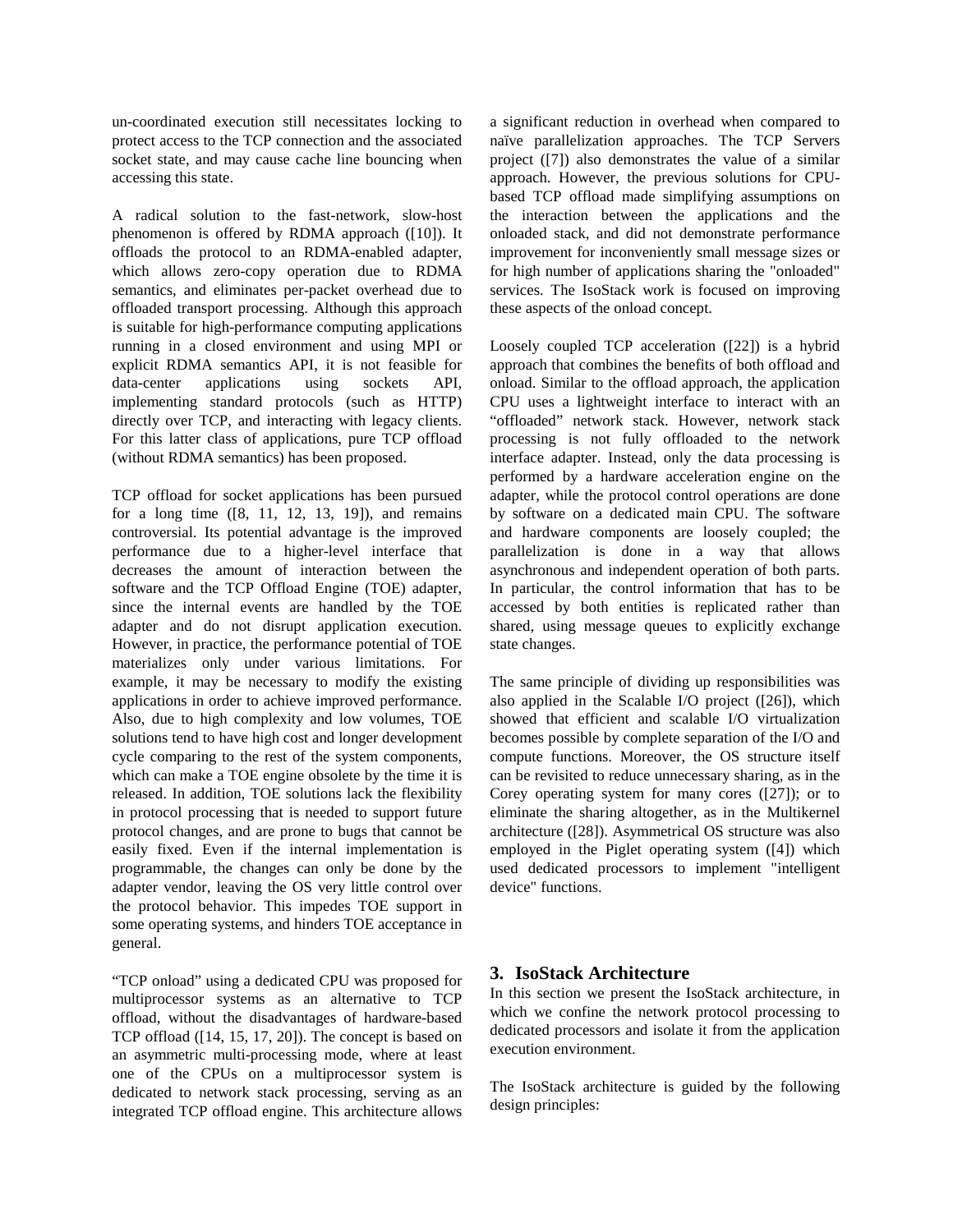- Serialized, event-driven, lock-free, and interrupt-free implementation of the IsoStack on one or more dedicated logical processors. In particular, adapter control structures are not shared between processors.
- Asynchronous interaction between applications and the IsoStack, through explicit messaging, without the sharing of state.
- The isolation is transparent to applications; in particular, the underlying asynchronous protocol does not affect the latency of synchronous operations.

The first two design principles allow more efficient implementation of the network stack, with better utilization of multiple processors. This is due to elimination of the overhead caused by access to shared data structures from different processors and better use of each processor's resources (e.g., decreased cache pollution). The last principle allows unmodified applications to benefit from the improved stack performance, without having to switch to a different API or make any other changes.



#### **Figure 2. IsoStack architecture**

The IsoStack architecture is depicted in Figure 2. Applications access network services using a socket front-end layer that implements the standard socket API and replaces the legacy sockets layer. The socket frontend handles the API peculiarities and delegates the execution of networking operations to the socket backend. The socket front-end and the socket back-end interact using an asynchronous protocol over an internal interconnect. The architecture allows different types of internal interconnects. In our earlier work ([26]), we used Infiniband ([9]) for communication between the socket front-end and back-end. This work focuses on a message queue mechanism using the available generalpurpose hardware; namely, cache-coherent memory; the detailed discussion is in Section 4.1.

Socket back-end receives network commands from socket front-end, executes the commands asynchronously and sends the command status in the opposite direction. The commands include socket transmit/receive/control commands, and buffer registration commands. Different APIs, such as standard synchronous BSD sockets or various flavors of asynchronous sockets, can be implemented using the same underlying command/status mechanism. For example, the asynchronous Extended Sockets API ([33]), which exposes explicit memory registration of application buffers, allows transmit implementation with true zero-copy. The standard socket API can be implemented with a single data copy into the socket transmit buffer, using in-advance registration of that internal socket buffer, as described in Section 4.2.

The IsoStack uses a dedicated logical CPU, and is solely responsible for all network processing for a particular network interface, which eliminates contention on access to network control data structures and allows a wide range of optimizations. Since the processor is not shared with other components, context switching overhead is reduced, and polling-mode interrupt-free execution becomes possible, eliminating the interrupt handler overhead. Since the data structures are not shared with other processors, single-threaded, serialized execution enables lock-free operation, thus eliminating the locking overhead. Consequently, all major sources of stack inefficiency are removed.

Although this paper focuses on the case of a single IsoStack processor and a single network interface assigned to it, this is not an architectural limitation. It is possible to run multiple independent IsoStack instances, where each IsoStack instance is responsible for one or more network interfaces. Moreover, since hardware support for packet classification (with multiple receive queues) is common, throughput scaling for a single network interface can be achieved by using several independent instances of the IsoStack, each responsible for a subset of network traffic flows on that interface, as discussed in Section 6.

On the other hand, it is not necessary to consume completely a processor core under light load. In order to save power when the traffic rate is low, the IsoStack can temporarily enable the interrupts and stop the polling until it is notified on a new event. The interrupt handlers in this case are used only to resume the polling, hence this type of interrupt-driven execution does not reintroduce the shortcomings of the regular stack implementation.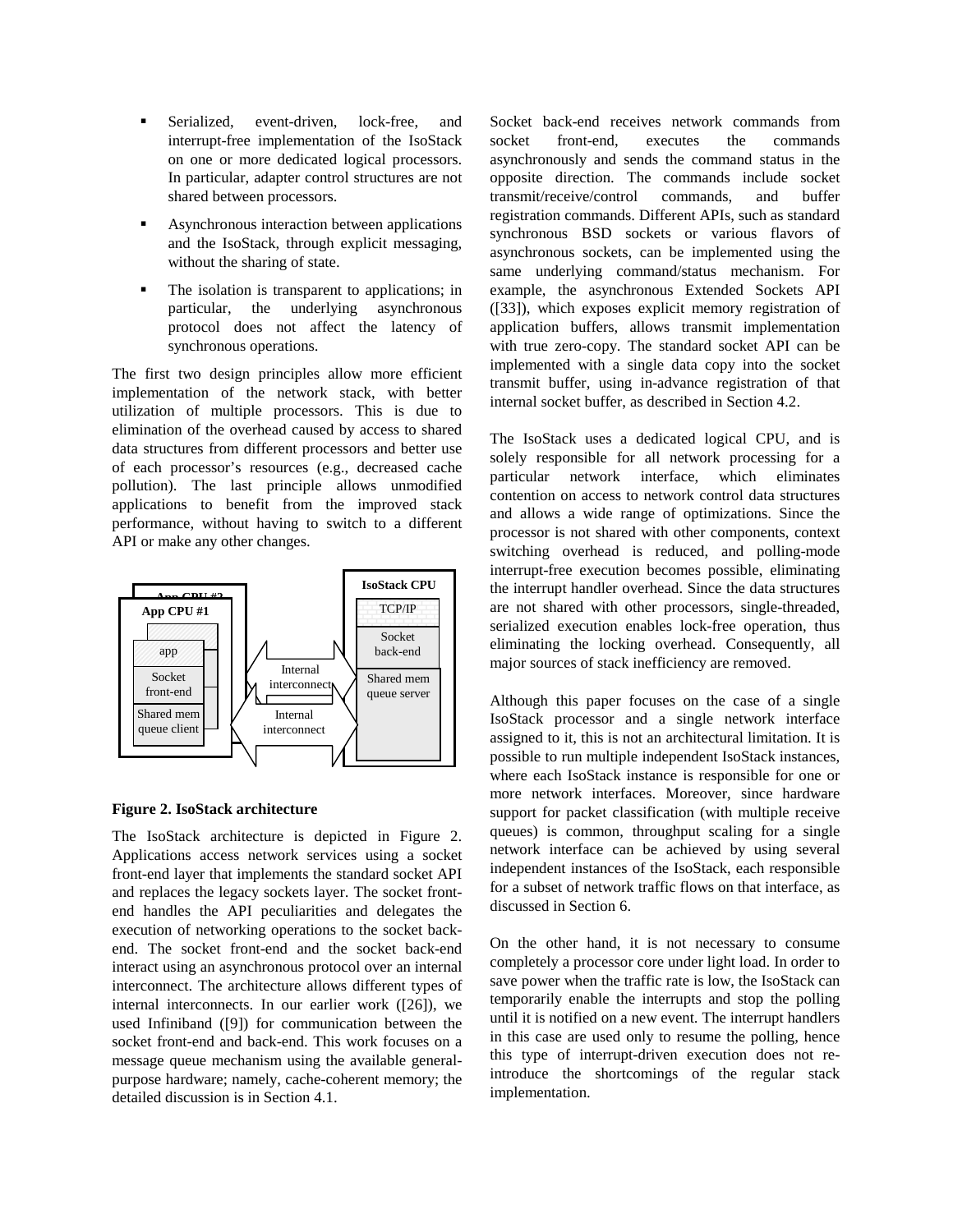

**Figure 3. System Design** 

### **4. Prototype Implementation**

The IsoStack prototype is based on the AIX 6.1 operating system, running on a Power6 system using the HEA 10Gb/s adapter. We modified several kernel components to allow the isolated-mode operation of the network stack as a single kernel thread, added new kernel extension modules to support "delegation" of socket operations to the IsoStack, and implemented a user-space library that intercepts socket operations and passes them to the IsoStack instead of invoking the socket system calls. Figure 3 depicts the high-level system design.

The socket layer is split into socket front-end and socket back-end to accomplish the delegation of socket operations. In particular, the state of each socket is split into its socket delegation state at the front-end, while the actual socket object (including the network protocol control information) is maintained at the socket backend. The socket front-end consists of a socket intercept library that primarily provides user-space implementation of standard socket calls, and a socket helper kernel module that facilitates communication between the socket front-end and back-end when kernel-level privileges are required (for example, to access shared notification queues, as explained in Section 4.1). The socket back-end is a part of the IsoStack; it receives socket commands from the socket

front-end, and executes them using the asynchronous inkernel socket APIs adapted for single-thread, interruptfree operation.

Section 4.1 describes the design of the messaging mechanism used for the interaction between the socket front-end and back-end. Sections 4.2 and 4.3 provide details of the transmit and receive operations, respectively. Section 4.4 describes the event-driven operation of the IsoStack. Section 4.5 lists the lock elimination optimizations enabled by our architecture.

## **4.1 Message Queues**

An efficient mechanism for interaction between the application and the IsoStack is critical for realizing the performance improvement potential of our architecture. Clearly, executing the network processing on a separate CPU, without the overhead of locks or interrupts, reduces the stack overhead. However, the separation introduces a new overhead, which must be kept very low in order to make the overall solution worthwhile. In particular, this necessitates a highly efficient many-toone producer-consumer mechanism, to pass commands to the IsoStack from multiple applications.

The design of such a mechanism was one of the main challenges of this work. Our early experiments showed that the existing IPC services are too expensive in terms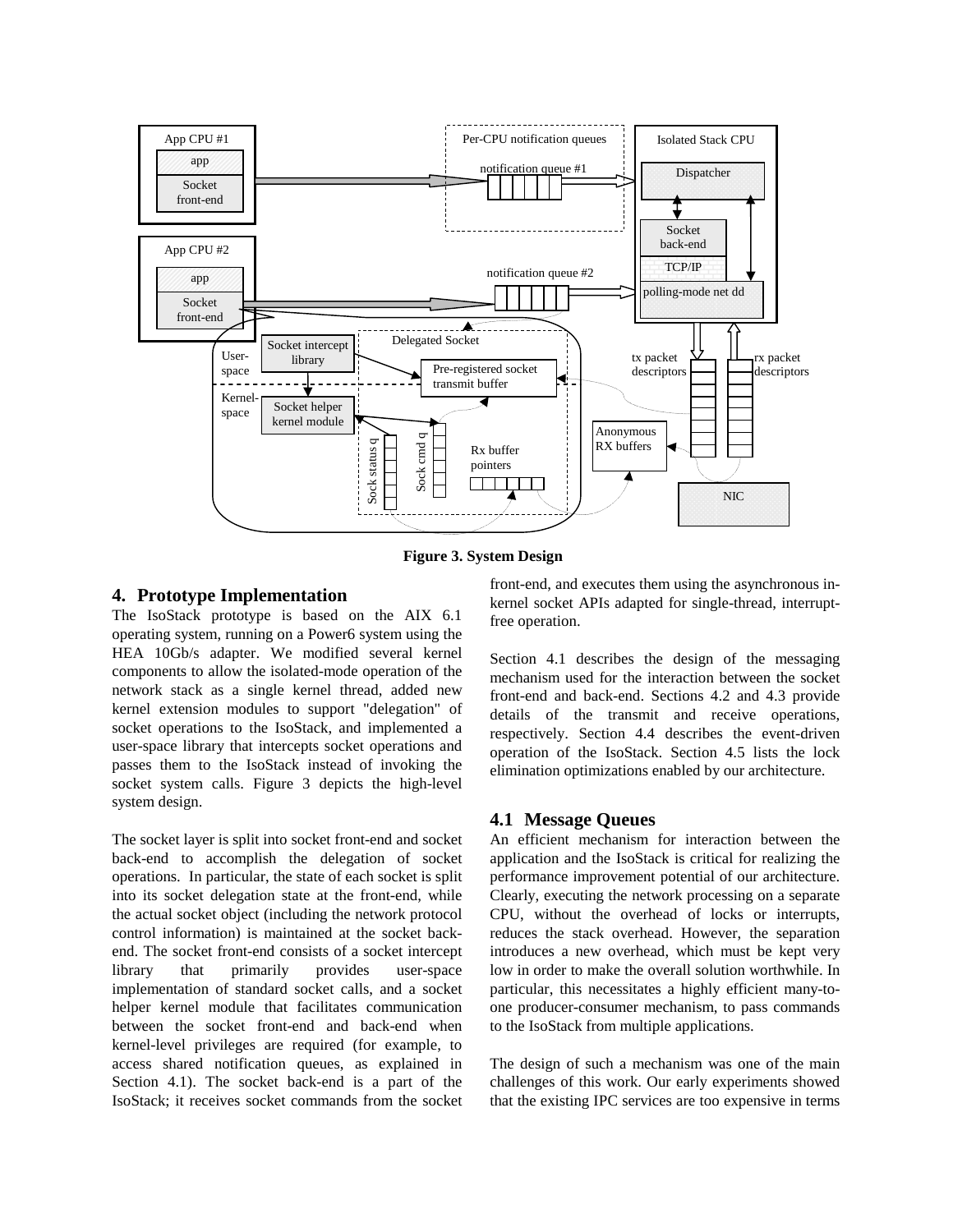of both CPU utilization and latency. On the other hand, the existing solutions for lock-free, producer-consumer interaction via shared memory provide much better performance for low numbers of producers, but do not scale well as the number of producers grows, because the consumer must poll large numbers of queues. Ideally, a simple hardware mechanism could be employed to safely serialize request submissions from multiple non-cooperative, non-trusted clients to a single request queue, which could then be polled by the server. Such a mechanism could allow lock-free direct access to the queue by multiple producers, with atomicity handled by the hardware. Unfortunately, such a mechanism is not yet available, which makes the single queue approach unfeasible. The access to such a single queue becomes very expensive under the heavy contention due to the queue sharing by all socket applications (and all processor cores) in the system.

To decrease the cost of queue sharing, we chose to use a separate queue per logical processor (processor core or thread if SMT is in use). Thus, the number of queues is constant and small enough to allow efficient polling by the consumer. Each thread accesses (atomically) the queue of the processor on which it is running at the time of the access; the queue is not shared by other processors in the system, which allows contention-free producer operation. Unfortunately, since these queues are shared by different applications, they cannot be accessed directly from user-space; kernel-space socket helper provides protected access to the notification queues.

The per-CPU queues are used to notify the IsoStack of new application requests; the notification queue entries include only the socket identification information. The actual socket commands are kept in per-socket command queues that reside in shared memory, accessible to both socket front-end and socket backend; the command responses are returned through persocket status queues. The queues are implemented using the coherent shared memory in a controlled way, where each side maintains its view of the protocol state; all memory locations used to exchange information between the sides are allowed to be updated by a single designated writer (i.e., each shared memory location can be written by either the socket back-end or the socketfront-end within the appropriate application). Each application uses separate shared memory segment for writeable and readable parts of the queue state. Also, complete separation is maintained between the applications.

The design is somewhat similar to direct-access TCP

offload solutions with interface comparable to Virtual Interface Architecture (VIA [3]), when the notification queues serve to emulate doorbells, and command/response queues are implemented as lock-free producer-consumer queues.

# **4.2 Socket Send Operation**

One of the key issues in the design of efficient data transfer (for any type of I/O) is memory management. This issue is particularly complicated for communication services based on legacy, streamingmode, synchronous socket API, due to inherent data copy semantics and unpredictable patterns of application operation. In particular, a large data transfer is likely to be implemented as a sequence of multiple smaller transfers, invoked synchronously, passing data residing at arbitrary locations. This observation, together with the fact that the data copying overhead becomes less pronounced on modern systems ([24]), underlies our decision to avoid zero-copy design for socket send operations – even though such a decision seems counter-intuitive, as zero-copy property is considered a holy-grail of network acceleration solutions. Zero-copy solutions tend to offer improved performance at the cost of application modification (e.g., through new asynchronous APIs), and are only beneficial for a subset of workloads. We, on the other hand, strive to improve performance for a broad range of existing unmodified applications. In particular, one of our design goals was to keep (or improve) the low latency of the synchronous send call. Thus, we chose to keep the single data copy, performed on the application side.

In our solution, the synchronous API is implemented using socket transmit buffers that are pre-allocated and pre-registered for the DMA access. This significantly reduces buffer management overhead and allows efficient aggregation of small data chunks. The socket back-end allocates DMA-able memory segments for each socket application; during socket initialization, the socket front-end (kernel helper) allocates per-socket transmit buffers out of the DMA-able chunk and maps them for user-space access. When the application sends data, the socket front-end copies the data from the application buffers into the socket transmit buffer (mapped into the application address space) used as a contiguous cyclic buffer. Afterwards, the socket frontend writes a transmit command to the socket command queue, specifying the location of new transmit data within the socket buffer. To simplify memory protection, it does not use pointers to identify the data in the transmit buffer, and instead uses offsets relative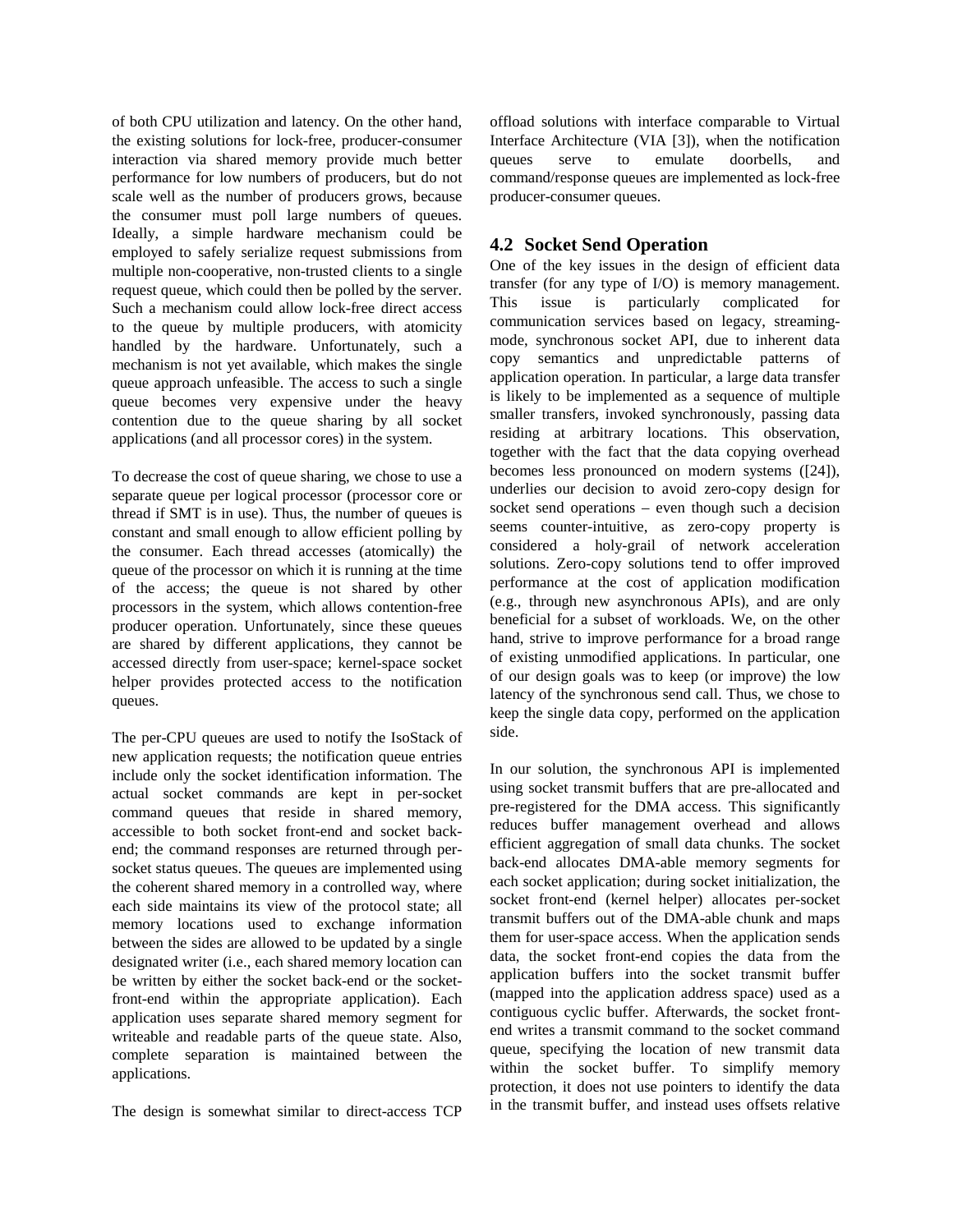to the buffer start. When the socket back-end receives the command, it uses the buffer registration information and the specified offset to construct the DMA address to be passed to the device driver. The socket back-end does not access the transmit buffers; it just serves as an intermediary that facilitates the buffer sharing between the socket front-end and the NIC.

The implementation of the send call copies the application data to the transmit buffer; the space occupied by the copied data is reused after the socket back-end reports that it was delivered to the remote receiver. The buffer space is used to facilitate the batching of multiple small requests in case the sender is faster than the local stack or the receiver. The socket front-end does not necessarily notify the socket backend about each new piece of data that was copied to the transmit buffer. Instead, it aggregates data if the amount of previously posted pending data becomes high, until the socket back-end reports sufficient progress on the data transmission, or until a large amount of data has accumulated. Thus, the data aggregation does not increase latency; it occurs only when the previously submitted data starts piling up.

In turn, the socket back-end performs additional aggregation, postponing the TCP processing of newly submitted data when the TCP connection state does not allow immediate segment generation (i.e., when the TCP send window or congestion window is full). Like the aggregation at the socket front-end, the aggregation at the socket back-end does not introduce unnecessary delays; it decreases the TCP overhead and the overhead of the interaction with the device, due to better utilization of its TCP segmentation capabilities.

## **4.3 Socket Receive Operation**

Handling incoming network traffic using a regular NIC is a known challenge. Due to unpredictable patterns of packet arrival, the packets received by a stateless NIC must land into anonymous buffers that are not associated with a particular connection. The packet data must be copied from the anonymous kernel buffers to the application buffers, which may be provided by the application after an arbitrary delay; thus, complex bookkeeping of the packet data structures is needed. The main design choice we had to make was the context for performing the data copy operation.

One choice would be asynchronous copy by the socket back-end, which seems to offload a maximal number of CPU cycles from the application CPUs. However, this approach has numerous drawbacks. It causes thrashing

of the IsoStack resources such as cache, TLB, and SLB, and it may actually decrease the application performance due to increased latency of receive operation and decreased cache locality; this occurs when the application tries to access the newly received data, which was brought to the wrong cache during the copy. Accordingly, we decided to copy the data on the application CPU, within the socket front-end.

Applications (or their writers) expect the latency of the receive socket call to be very low if the data already arrived. In order to minimize this latency, our implementation strives to perform the copy during the synchronous execution of the receive call, without interacting with the socket back-end. To achieve that, the socket front-end "prefetches" receive buffers from the socket back-end in advance, independently of the receive calls invoked by the application, using asynchronous requests. Upon such request, the socket back-end hands over to the socket front-end the ownership on the data buffers that contain the receive data stream of the socket (when these are available). Multiple buffers corresponding to multiple network data segments can be reported at once, decreasing the interaction between the socket front-end and the backend. If the previously posted request is completed before the application invokes socket receive function, socket receive implementation in the socket front-end copies the data immediately; otherwise, the application blocks until the previously requested data buffers are available. The socket front-end uses a heuristic to decide when to request more buffers.

Since the packet buffers reside in kernel space and cannot be mapped in advance to the relevant application, the receive pointers queue is maintained in the kernel by the socket helper kernel module, which also copies the data during the socket receive call invoked by the application. This necessitates a kernel boundary crossing upon each receive operation, thus incurring a higher overhead than the send. However, the overhead is still lower than the native implementation because the socket front-end state is only accessed locally, unlike the regular socket object in the native stack, which is shared between different stack components running in different contexts.

# **4.4 Event-Driven IsoStack Operation**

The IsoStack is implemented as a single-threaded nonpreemptive processing loop, serially handling asynchronous events. A dispatcher component of the IsoStack polls event queues to detect the new work to be done such as new packet arrivals, new application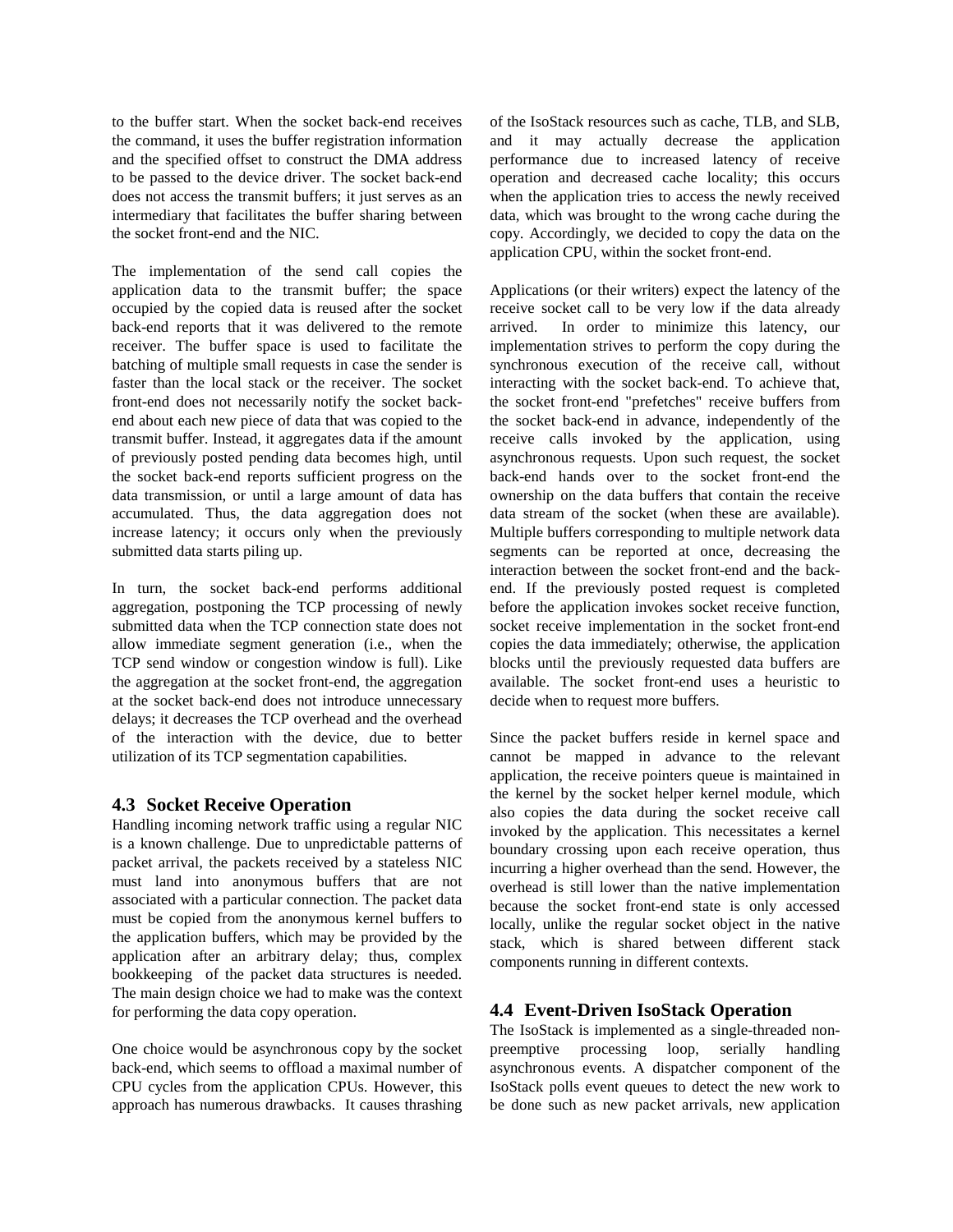requests to be executed, or timeout expiration; it then invokes appropriate event handlers sequentially. The device is configured to operate in polling mode; a new device driver entry point is used to poll periodically for new packet arrival. The message queue mechanism also allows periodic polling of the socket command queues (or, more precisely, event notifications queues). The polling is done by reading from a cache-coherent memory location, thus busy-wait polling on empty queues is inexpensive, because it is usually accomplished by access to the local cache only.

The socket back-end running within the IsoStack executes the commands delegated by the socket frontend. If it cannot execute a command immediately, it postpones the command execution until an appropriate change of state occurs (e.g., until incoming data is buffered, in the case of the receive command). Each such command is implemented as a separate state machine. For example, if the socket front-end is requested to send data on a socket when the transmit window is full, the command handler puts aside the command state and marks the socket to enable asynchronous notification when transmission becomes possible. It then returns, allowing the dispatcher to proceed with other work. When an ACK packet arrives on the appropriate connection, the adapter's polling receive handler (invoked by the dispatcher) passes the packet up the stack; the TCP processing layer performs its regular processing and then generates an internal event indicating that the window space is freed. Later, the dispatcher detects the internal event and passes it to the socket back-end, which resumes execution of the send command.

## **4.5 Lock Elimination**

Our architecture allows elimination of locks that were introduced within the network stack as a part of support for multiprocessor systems. Since the socket back-end objects and the network interface data structures are accessed sequentially in the context of the IsoStack thread, there is no need to worry about mutually exclusive access for these resources, which are private to the IsoStack. We made minimal modifications to the appropriate stack components to bypass the locking/unlocking code when touching the device or socket resources that belong exclusively to the IsoStack.

Many other stack resources, such as the hash table of TCP connections or IP routing table, are shared across the system. To better utilize the advantages of our architecture, it is desirable to avoid this sharing and allow local-only access instead. These structures can be

split into independent instances, each holding the relevant portion of information, potentially replicated and updated only using explicit "messages" delivered as internal events. For example, the generic Ethernet handling layer uses a lock to protect access to shared device configuration information that is changed rarely, if ever, using management interfaces. In our architecture, the IsoStack must be the exclusive owner of configuration information for the devices assigned to it; the management interfaces need to be intercepted, and execution of configuration changes need to be delegated to the IsoStack. This would make locking unnecessary, since the device configuration is accessed serially. Our experiments show that even uncontended locks incur a high overhead; thus, elimination of these remaining locks can yield an additional tangible performance improvement.

# **5. Experimental Results**

This section demonstrates the performance improvement that can be achieved using the IsoStack approach. We use several micro-benchmarks to emulate different workloads, and evaluate the performance of several variants of the IsoStack, using the native (unmodified) stack as a baseline.

# **5.1 Experimental Setup**

Our system under test is a Power6 machine, connected back-to-back to a "remote" system over a 10Gb/s link. Both machines have an additional NIC used for remote access. The Power6 system is a 4-way (8 core) system, running at 3.5 GHz, with 16 GB of RAM, equipped with a 10Gb/s HEA (Host Ethernet Adapter). All physical resources are assigned to a single logical partition (LPAR), which runs the AIX 6.1 operating system. Since the cores provide two-way SMT (symmetrical multithreading) capabilities, the machine appears to have 16 logical processors from the point of view of the OS. The remote system is a quad core AMD Opteron machine with 2GB RAM, equipped with 10G Broadcom NetXtreme II BCM57710 NIC, running Red Hat Enterprise Linux 5.3 (2.6.18 kernel).

Our experiments compare the AIX native TCP/IP stack with the IsoStack, using the same micro-benchmark applications. To measure the IsoStack performance, we ran the IsoStack socket back-end and the test applications linked with the socket front-end. To obtain AIX native results, we re-ran the same tests linked with the regular socket library over the unmodified AIX kernel and the unmodified network drivers with the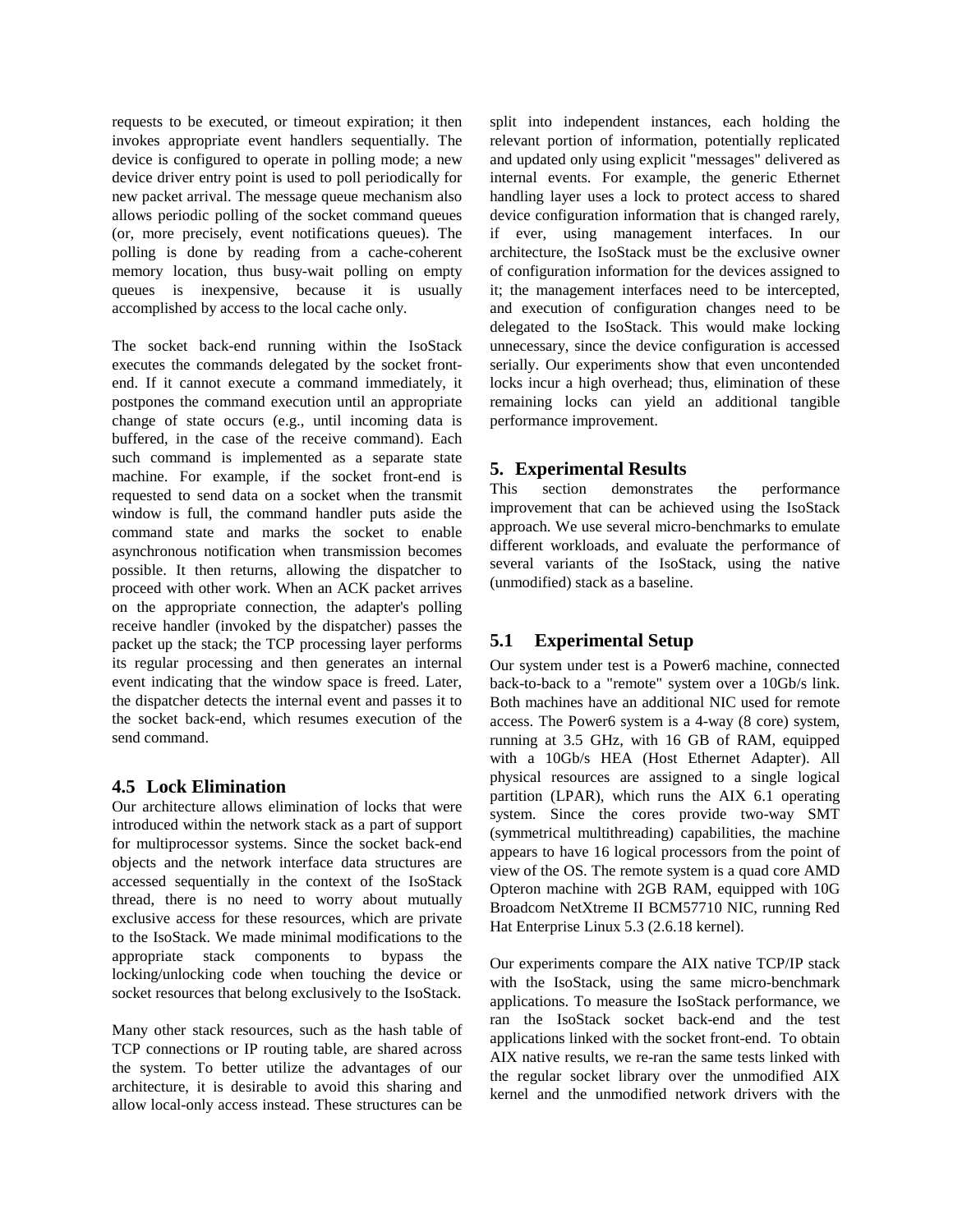same adapter configuration parameters. To achieve maximum bandwidth (on both types of systems), we increased the dedicated interfaces' MTU to 9000, disabled hardware flow control, and enabled TCP checksum offload and TCP segmentation offload. The AIX built-in Nmon tool ([32]) was used to measure network throughput and CPU utilization.

In order to evaluate scalability of our implementation for multiple application threads, we used a multithreaded TTCP-like application, where each thread sends or receives data over a single socket. We measured the achieved throughput, and the total CPU utilization for all processors (i.e., 100% means all cores are fully utilized; a single core accounts for 12.5%). Note that the IsoStack core is always fully consumed, because of polling-mode operation. CPU utilization of IsoStack shown below includes the constant utilization of the IsoStack core, and varying CPU utilization of the IsoStack socket front-end on application cores.

## **5.2 IsoStack Variants**

To analyze the design choices, in particular those related to queuing and aggregation mechanisms, we implemented different variants of the IsoStack:

- **Iso-Kernel.** This implementation is described in Section 4. In particular, it supports transmit data aggregation, and uses in-kernel per-CPU notification queues; the socket back-end polls only the notification queues.
- Iso-Basic. Each application thread has a separate command/status queue in user-mode. No aggregation is used; each socket command translates to a message in the command queue. The socket back-end polls all the command queues.
- Iso-Aggregated. Uses the same queue structure as the Iso-Basic; implements client and server side transmit data aggregation.
- Iso-Lock. This variant is similar to Iso-Kernel; it reintroduces some of the locks that were eliminated in the other variants. The sole purpose of this variant is to evaluate the impact of un-contended locks, by an experiment described in Section 5.5.

The Iso-Kernel variant is the implementation that we used for most tests. In the rest of this section, unless stated otherwise, the term "IsoStack" refers to Iso-Kernel variant.

## **5.3 Throughput Evaluation**

We used a multi-threaded TTCP-like application to evaluate basic data streaming. We measured the achieved throughput, and the total CPU utilization for all processors.

Since maximal throughput of a single connection is limited by end-to-end TCP behavior, the merit of IsoStack becomes more evident as more TCP connections are used. When the traffic amount is low, the socket back-end dedicated CPU is underutilized, and most of its cycles are wasted on polling empty queues. The observed results in many of the tests with low number of connections showed that the overall machine CPU utilization with the IsoStack implementation is higher compared to the native stack. However, when the number of connections starts to grow, this effect is quickly mitigated and the IsoStack shows not just an increased or identical bandwidth, but also lower CPU utilization.



**Figure 4. Receive performance for 64 connections**

Figure 4 demonstrates receive performance for different message sizes for 64 connections (and 64 application threads). For small messages (64 bytes or 128 bytes), the IsoStack achieves bandwidth that is about 300% better than native, while both systems use almost all available CPU cycles. Clearly, CPU cycles are better used when CPUs are asymmetrically divided between the applications' CPUs and TCP. As message sizes increase, both stacks achieve the line speed with declining CPU utilization, although the native stack still uses more CPU cycles than the IsoStack to drive the same bandwidth. For message sizes above 16 KB, the performance improvement is less prominent: the throughput remains maximal for both stacks, CPU utilization of the IsoStack appears constant (although in fact the dedicated CPU spends more time in polling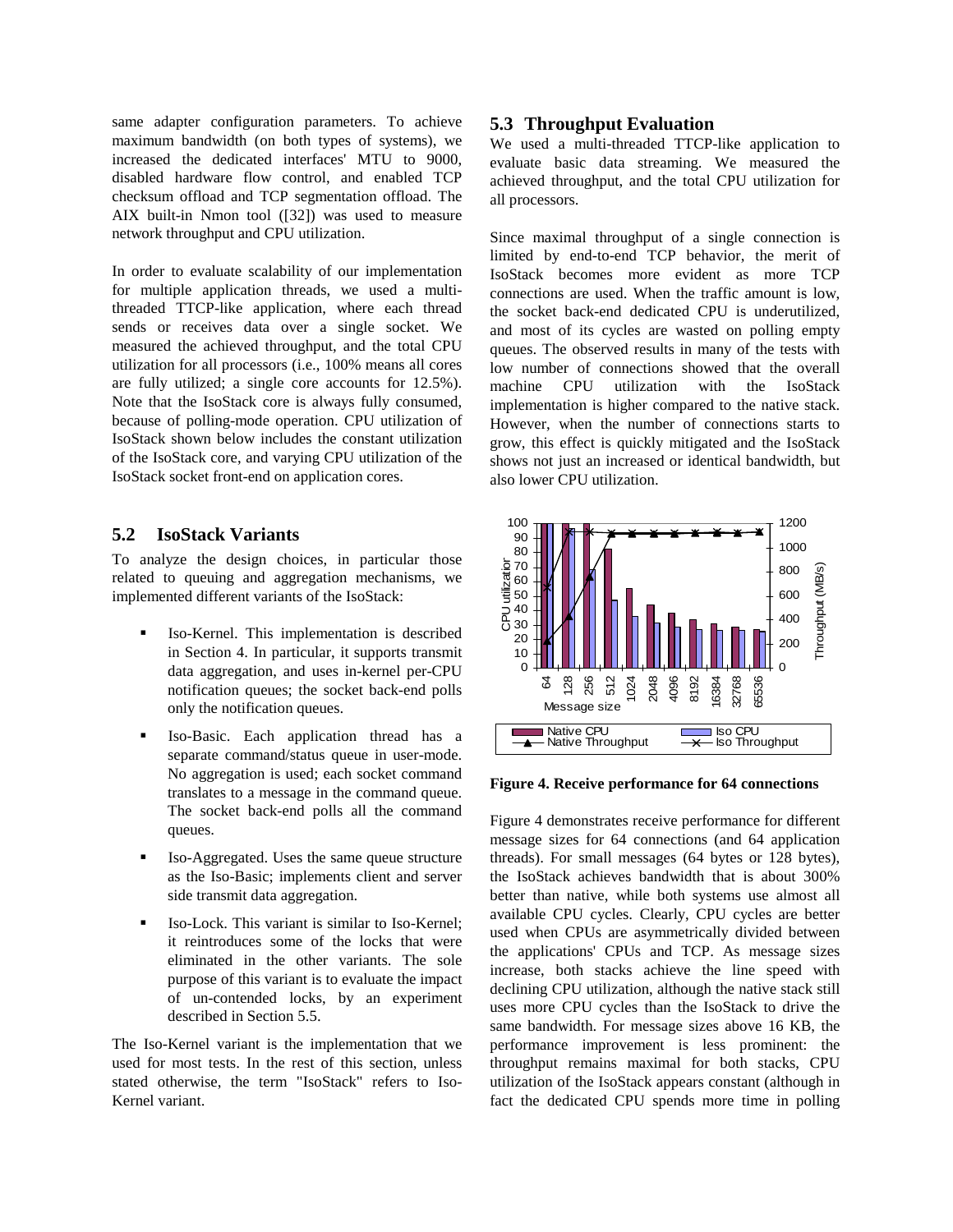empty queues), and the CPU utilization of the native stack decreases, as there are fewer system calls for the same amount of data.

Figure 5 demonstrates the transmit performance for different message sizes using 128 connections. The IsoStack reaches the line speed even for a message size as small as 64 bytes, whereas the native stack can reach the line speed only for message sizes of 16 KB and above. Moreover, the IsoStack utilizes far fewer CPU cycles than the native stack. The difference is more dramatic for small messages, where the native stack uses 200% more CPU cycles (while driving a fraction of throughput) than the IsoStack. However, the difference is still high even for large message sizes, when both stacks achieve close to line-speed throughput and the native stack consumes 50% more CPU cycles when compared to the IsoStack.



**Figure 5. Transmit performance for 128 connections** 

#### **5.4 Request-Response Performance**

In this section, we discuss performance of request/response workloads. Each of the test application threads repeatedly sends and receives a single message, simulating typical client-server communication pattern. This type of workload maximizes the overhead for delegating socket operations to the IsoStack, since each socket operation involves interaction with the stack as no aggregation is taking place.



**Figure 6. Request-Response test, one connection** 

Figure 6 demonstrates the request-response test performance for different message sizes using one connection. This allowed us to focus on the impact of socket delegation, without any additional improvements due to aggregation or reduced contention. In this scenario, the IsoStack provides more operations per second for all message sizes, although the difference between the stacks diminishes as the message size increases. Thus, the average latency of a single requestresponse transaction improves when the IsoStack is used, which may seem surprising because of the added latency imposed by interaction between socket frontend and socket back-end. However, this additional latency of socket delegation is offset by the decreased latency of the network processing, due to lock-free and interrupt-free operation.

Because of the synchronous nature of this test (with just one operation in-flight), the performance is very low for both stacks, due to the delay caused by waiting to the remote application. The CPU utilization for the IsoStack appears to be higher than that of the native stack, since the socket server CPU – although underutilized – still uses 100% of its resources due to wasted polling cycles.

To test the system scalability under the request/response workload, we ran the request-response test with varying numbers of connections (or, equivalently, application threads). Figure 7 shows the CPU utilization and the number of operations per second of both native stack and IsoStack, for different connection numbers, using a message size of 1KB. For up to eight connections, the native stack and IsoStack achieve a similar number of operations per second. For a higher number of connections, the IsoStack CPU becomes fully utilized, and turns into a bottleneck. The native stack allows multiple threads to utilize all processors in the system,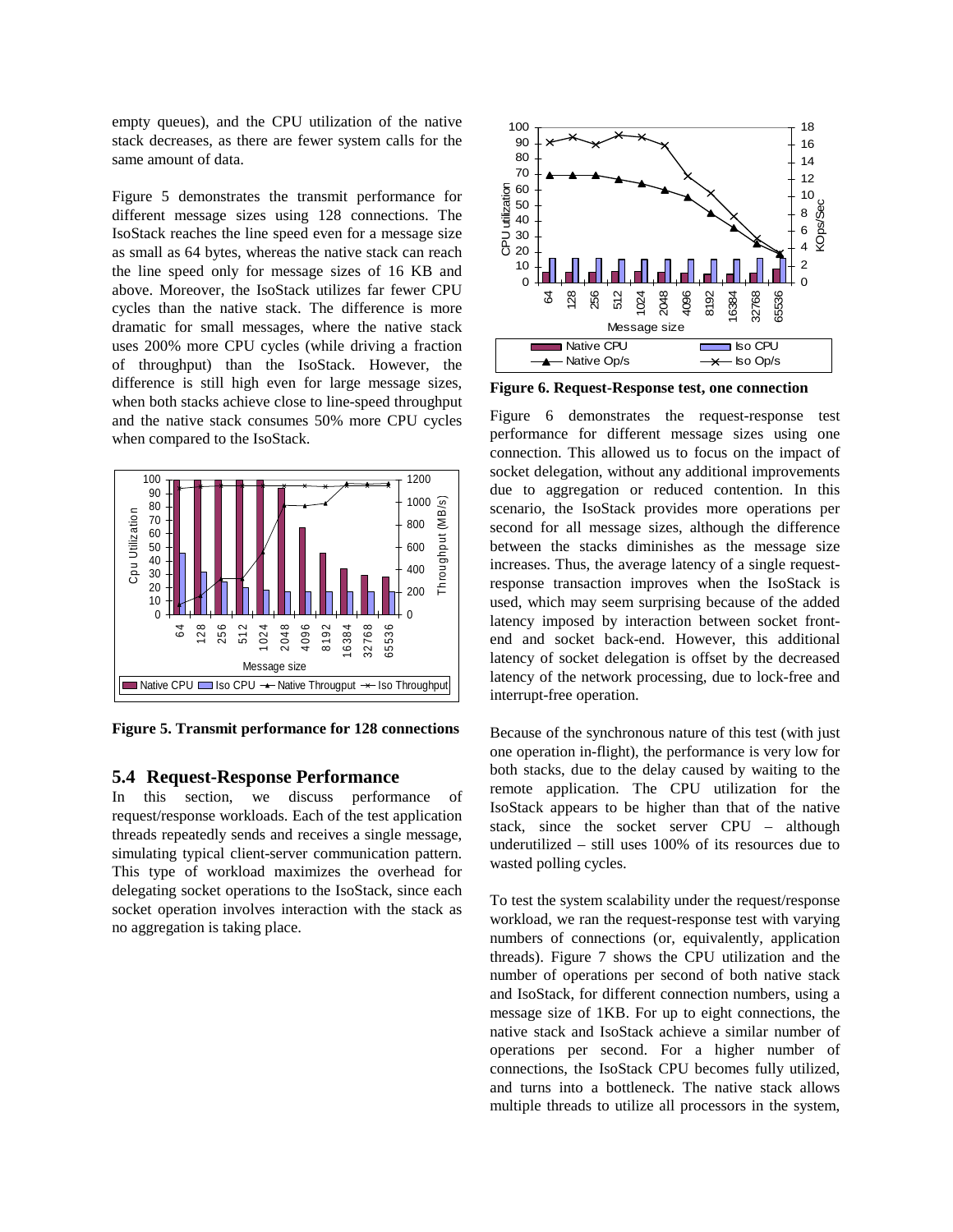and each socket call is executed immediately, even if relatively slowly, on the calling processor. On the other hand, the IsoStack forces serialized execution of socket operations invoked for different sockets on different processors, and thus induces a queuing delay when many processors submit their operations in parallel. Thus, the native stack is able to make progress on each connection faster than the IsoStack, even though its CPU utilization per operation is higher.



**Figure 7. Request-Response test, 1KByte messages** 

To analyze further the bottleneck imposed by the IsoStack, we measured various code paths inside the socket back-end CPU. We found that simply issuing the kernel call that wakes up the socket application (waiting to receive data) takes approximately 3µs. To compare, the optimized TCP send operation (involving TCP, IP, and MAC layers) also takes approximately 3µs, the socket back-end operation (without the wakeup) takes less than 1µs, and the whole request/response transaction accounts for approximately 16µs. Analysis of the wakeup call shows that the problem is mainly due to contention on several scheduler locks. This indicates that the IsoStack performance could be improved further if a more efficient wakeup mechanism is used.

#### **5.5 Impact of Uncontended Locks**

It is a popular belief that reducing lock contention is sufficient to address the problem of the lock overhead. Our implementation went one step further, and eliminated some of the locks completely, avoiding the lock operations altogether for the locks that are only taken on the IsoStack processor. To evaluate the impact of this optimization, we tested an additional variant of the IsoStack, called Iso-Lock, in which we reinstantiated some of the locks – even though they are not needed in our architecture and are only accessed by

the IsoStack CPU.



**Figure 8. Impact of extra lock on transmit performance for 64 byte messages** 

Figure 8 depicts the effect that re-instantiating the locks had on the IsoStack performance. For this experiment, we re-introduced the HEA device driver TX and RX locks. These locks were acquired and released each time the device driver transmit or receive handler were called. Socket send throughput tests were performed with a fixed message size of 64 bytes and a variable number of connections. We used the native stack results as the baseline. For a small number of connections, the IsoStack achieves superior throughput compared to the Iso-Lock version, while the CPU utilization appears to be the same. The throughput improvement due to the eliminated lock reaches 200MB/s for eight connections. As the connection number increases, both implementations reach linespeed. The CPU utilization of Iso-Lock is higher than the regular IsoStack variant, which means, oddly, that the socket front-end consumes more CPU. This stems from the fact that additional locks (even though uncontended) make the socket back-end CPU perform slower; the socket transmit buffers then fill up more frequently, causing the socket front-end to wait for free space in the TX buffer. As a result, additional CPU cycles are spent on the extra scheduling that is involved in waking up the socket front-end.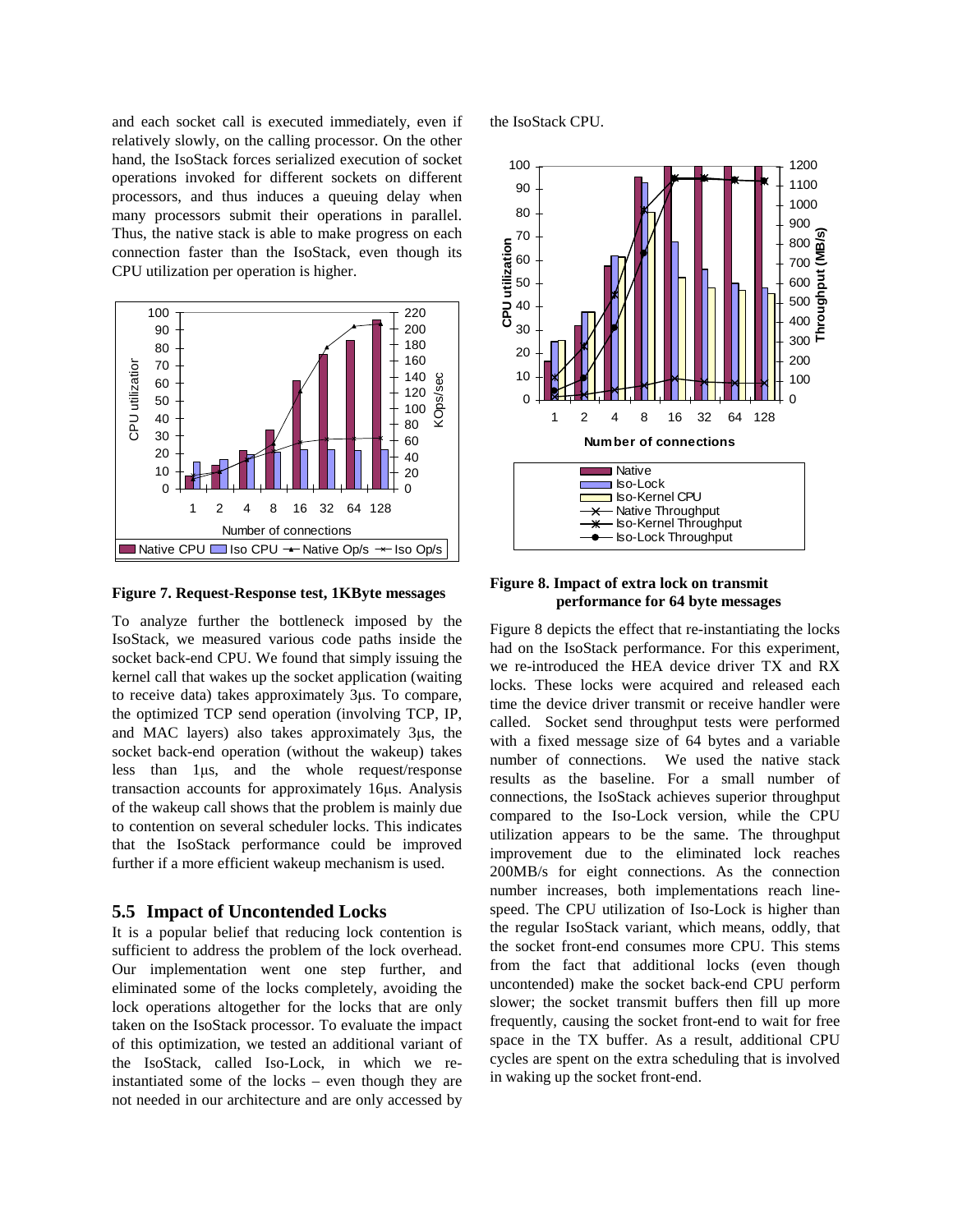This experiment shows clearly that even un-contended locks are a significant source of overhead. This result may seem counterintuitive, as kernel lock implementation usually takes just a few instructions. Indeed, the locking instruction path length is short, and the atomic update instructions are cache-hits. However, the lock implementation is also required to use a memory barrier – *heavy-weight sync* instruction ([34]), which causes long CPU stall.

Since our implementation did not eliminate all locks that became redundant, the remaining locks pose potential for additional improvement.

# **5.6 Evaluating Different Queuing Mechanisms**

In this section, we try to analyze the performance of queuing mechanisms implemented in the different IsoStack variants.



#### **Figure 9. Transmit performance for three IsoStack variants, 64 byte messages**

In Figure 9, we compare the 64-byte transmit performance of Iso-Basic (per thread notification queues without aggregation), Iso-Aggregate (per-thread notification queues with aggregation of transmit operations) and Iso-Kernel (per-CPU notification threads with transmit aggregation), with the native stack as a baseline. All three IsoStack variants achieve better throughput with reduced CPU utilization, compared to the native stack. Iso-Aggregate and Iso-Kernel achieve up to eleven times (1000%) more bandwidth than the other variants due to the aggregation that both employ. As a result, they both use more CPU than Iso-Basic, although they still use remarkably less CPU than the native stack. Due to the high cost of using the kernel notification queues, Iso-Aggregate performs better than Iso-Kernel for a low number of connections, but as the number of connections (and application threads) grows, Iso-Aggregate throughput declines, while Iso-Kernel stays at the same throughput with decreased CPU utilization, and eventually out-performs the Iso-Aggregate.

The scalability advantages of the Iso-Kernel variant can be seen more clearly in Figure 10, which depicts the results of a request-response test for varying numbers of connections. The performance of Iso-Aggregate drops dramatically as the number of connections grows beyond 16, while the Iso-Kernel stack scales gracefully, i.e., increased number of clients does not cause performance degradation. This is due to the reduced polling overhead for the socket back-end in the Iso-Kernel implementation, as it polls only the constant number of notification queues, unlike the Iso-Aggregate variant that polls a separate queue for each application thread.





#### **6. Conclusions and Future Work**

Our work shows that the design principles of asynchronous interaction, non-shared state, and nonshared processor resources for demanding tasks can be applied to network stack design, yielding significant performance improvements for most workloads. However, some workloads remain challenging. For example, we encountered scenarios where the serialized execution within the IsoStack introduces additional latency when processing particular events. The dispatching of network events handling is rather unsophisticated in our implementation, where the basic policy arbitration is weighted round-robin between the different event queues. Other arbitration policies need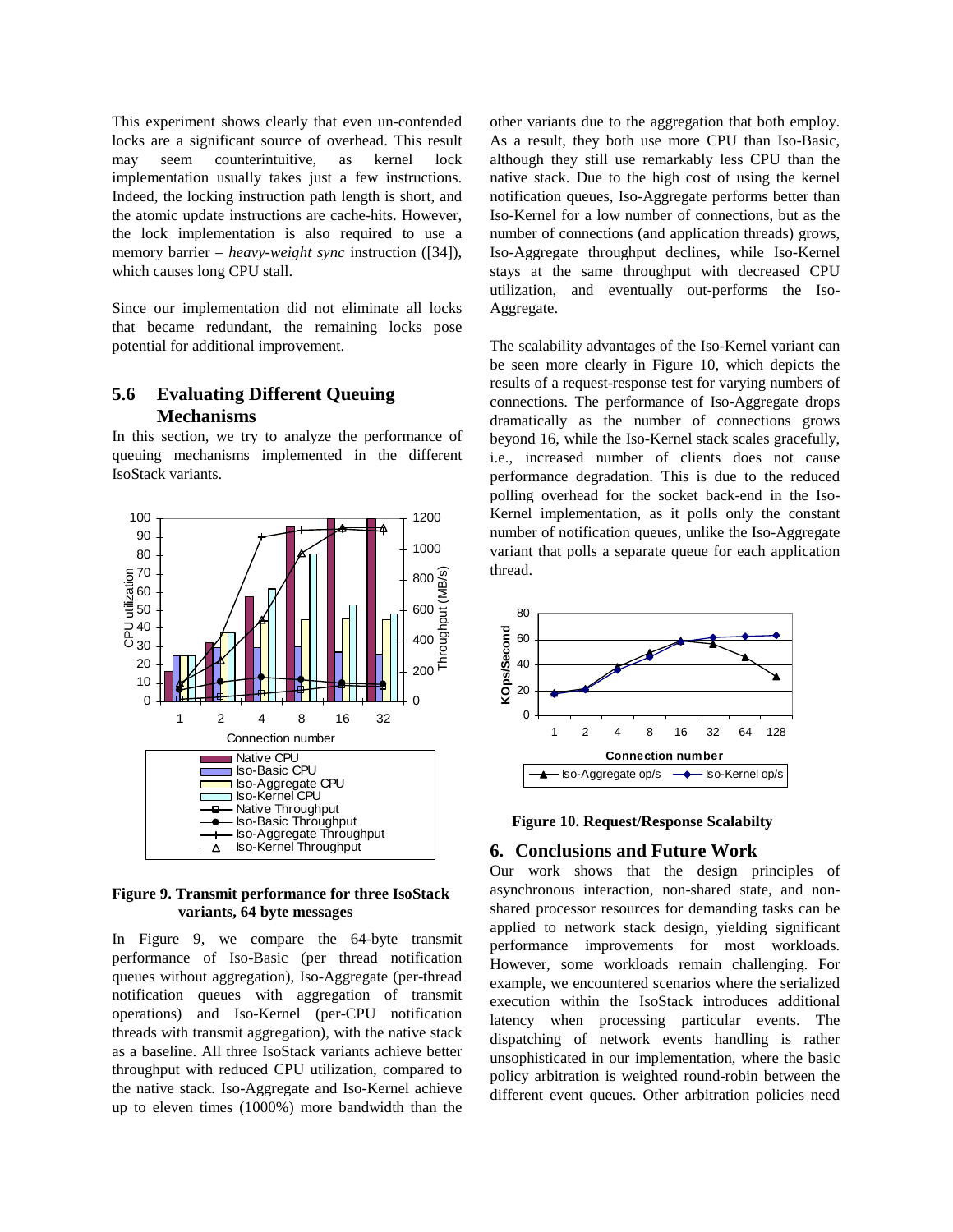to be evaluated, possibly involving a real-time scheduler. Also, it would be beneficial to identify latency-sensitive flows (automatically or with the help of application-provided quality-of-service hints), and prioritize their handling.

We evaluated the system performance for a 10 Gb/s network port, using a single dedicated processor core. As network speed continues to grow, with emerging support for 40 Gb/s and 100 Gb/s, while the processor speed is not expected to increase, it will soon become necessary to employ multiple cores to handle network traffic for a single port in parallel. Fortunately, multiqueue support and minimal packet classification capabilities, available in state-of-the-art adapters, allow parallelization of network processing without reintroducing dependencies between the processors. The IsoStack can be parallelized using independent stack instances for disjoint subsets of network flows, using separate control data structures, and interacting with the client applications through distinct queues.

Our experience shows that dedicating processor cores to specific tasks can improve the overall system performance and scalability. However, the performance gains come at a price: a significant development effort is needed to integrate "isolated" components successfully within a system that was designed under a completely different paradigm. Our implementation had to refrain from using existing system services, as they brought back the very problems we were trying to solve. We believe these services should not be re-invented for every subsystem that can benefit from isolation; instead, the operating system should provide adequate support for isolated execution. Moreover, the underlying hardware should provide better support for interprocessor communication within the system, to supply a better infrastructure for subsystem isolation.

The implementation described in this paper addresses a single OS environment. However, one of the original goals of this work was to devise an architecture for efficient network virtualization. The general architecture described in [26] allows multiple clients to share an isolated I/O subsystem which runs on a different physical machine in a cluster environment or on a different virtual machine within the same physical system. Ironically, interaction between physical machines over a cluster interconnect turned out to be more efficient than interaction between virtual machines within the same POWER system. To realize the performance potential of the IsoStack for virtualized systems, the hypervisor and the underlying hardware have to provide better support for efficient interprocessor communication between processors assigned to different virtual machines.

### **7. Acknowledgements**

We would like to thank Pratap Pattnaik for the idea to evaluate the IsoStack architecture in AIX operating system. Additionally, we thank Joefon Jann, R. S. Burugula, Tom Mathews, Venkat Venkatsubra, G Shantala, Rakesh Sharma and Dave Marquardt for helpful discussions and for making it possible for us to use the AIX development environment. We also thank Herman Dierks for inspiring discussions on performance evaluation, Alan Jiang for his expert input on AIX services, and Shay Goikhman for his participation in the implementation efforts.

### **8. References**

- [1] D. D. Clark, V. Jacobson, J. Romkey, and H. Salwen. An analysis of TCP processing overhead. IEEE Communications Magazine, 27(6):23–29, June 1989.
- [2] J. Kay and J. Pasquale. The importance of non-data touching processing overheads in TCP/IP. In Proceedings of the SIGCOMM Symposium on Communications Architectures and Protocols, pages 259–268. ACM, September 1993.
- [3] P. Buonadonna, A. Geweke, D. Culler. An Implementation and Analysis of the Virtual Interface Architecture, In Proceedings of SuperComputing '98.
- [4] S. Muir and J. Smith. Functional divisions in the Piglet multiprocessor operating system. In Eighth ACM SIGOPS European Workshop, September 1998.
- [5] J. S. Chase, A. J. Gallatin, and K. G. Yocum. End system optimizations for high-speed TCP. IEEE Communications, Special Issue on High-Speed TCP, 39(4):68–74, April 2001.
- [6] E. P. Markatos. Speeding-up TCP/IP: faster processors are not enough. In Proceedings of the 21st IEEE International Performance, Computing, and Communications Conference (IPCCC 2002), April 2002, pages 341-345.
- [7] M. Rangarajan, A. Bohra, K. Banerjee, E. V. Carrera, R. Bianchini, L. Iftode, W. Zwaenepoel. TCP Servers: Offloading TCP Processing in Internet Servers–Design, Implementation and Performance. Rutgers University Department of CS TR, DCS-TR-481, 2002.
- [8] P. Buonadonna and D. Culler. Queue-pair IP: A hybrid architecture for system area networks. In